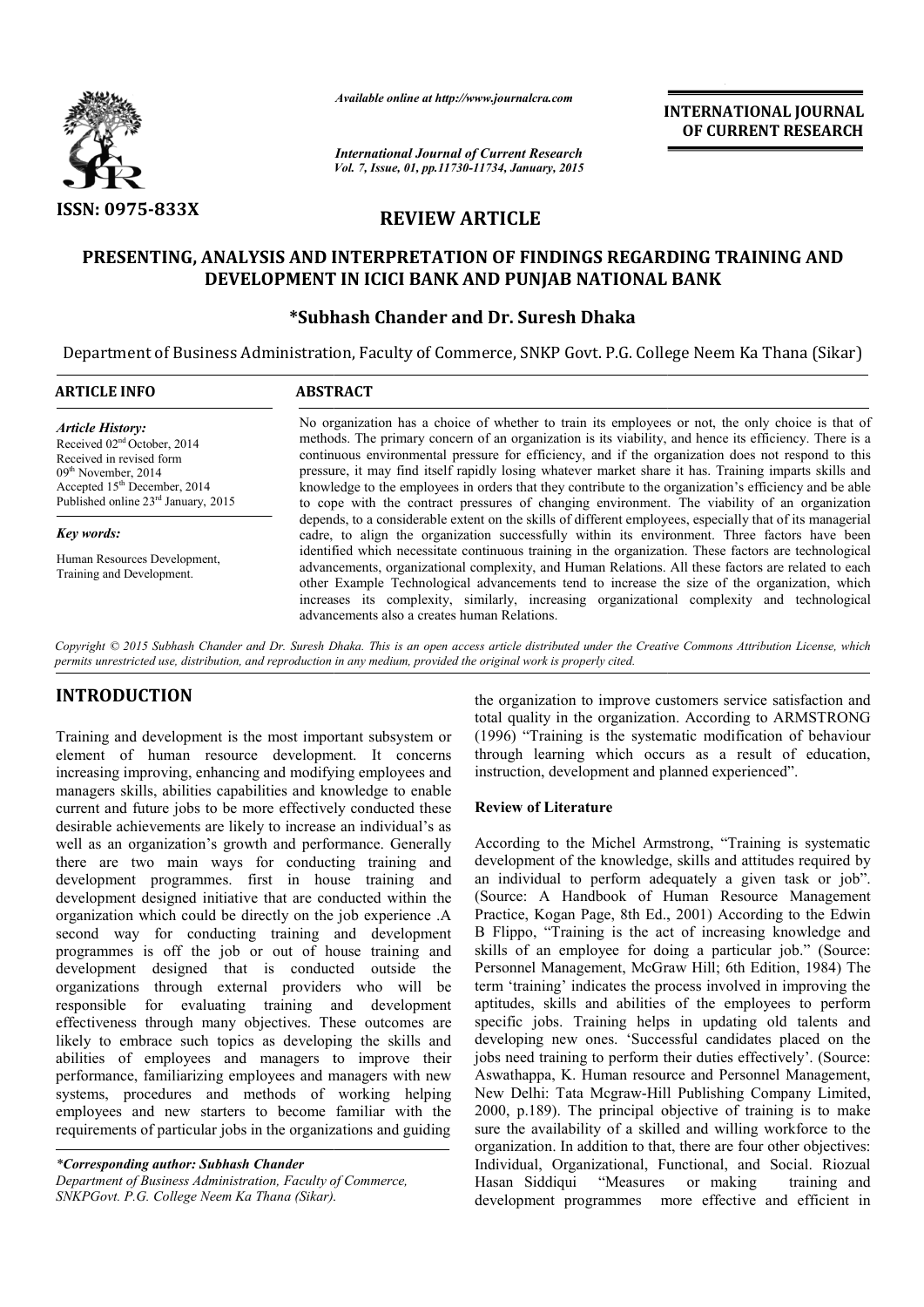*11731 Subhash Chander and Dr. Suresh Dhaka, Presenting, analysis and interpretation of findings regarding training and development in icici bank and punjab national bank*

human resource development ." In this paper he discussed that the most valuable assets of an organization consists of its human resources. Every aspect of a firm's activities is determined by the competency, motivation and general effectiveness of its human organization of all the tasks of management managing etc. Recruiting, maintaining and developing the human component is the central and most important task, because all else depend upon how well it is done. In this paper an attempt is made as how to ensure the right kind of people at the right place, at the right time through proper selection and training to do the things, which result in both the organization and individual receiving the maximum long range benefit.

Raman and Jeelan Bush, Study attempts to know the most important human resource management practices such as employee training and development programmes, wage and salary administration practices, employee welfare measures and also employer –employee relations prevailing in the bank. Studies indicated that the majority of selected personal stated a favorable opinion about training methods, materials, quality of faculty in the institutes where the employees underwent training. However the physical facilities at different training centers were not up to expectation of few people. In case of the opinion about method of salary fixation, majority of respondents were under dilemma and hence expressed that method of salary fixation was neither too good nor too bad.

#### **Research objective**

- \*To study the training and development system in both the banks.
- \*To know the training set up in ICICI Bank.
- \*To know the training set up in Punjab National Bank.
- \*To know the perception of the officers of both the banks about training and development.

#### **Research methodology**

The present study is focusing on training and development in ICICI Bank and Punjab National Bank. The present study is based on primary data collected from the 200 officer's cadre employees respondent of ICICI Bank and Punjab National Bank through questionnaire. A set of four questions were asked from respondents to determine their satisfaction from training activities. The respondents were asked to give an account of their satisfaction from training activities and their performance regarding inside or outside training. They were asked to rate the usefulness of the training and how training helps in job enrichment.

The collected data is duly edited, classified and analyzed by using Hypothesis Technique.

#### **Analysis of data**

The analysis is done on the responses of the sampled employees working in ICICI Bank and PNB. The data was analyzed on the basis of age, qualification and work experience of the respondents.

| Table 1. Satisfaction with the training activities on the basis of age in |
|---------------------------------------------------------------------------|
| <b>ICICI Bank and Punjab National Bank</b>                                |

| Age                                     | Response     |              | Total        |
|-----------------------------------------|--------------|--------------|--------------|
|                                         | Yes          | No           |              |
| Below 45 years ICICI Bank<br><b>PNB</b> | $184(100\%)$ | $0(.0\%)$    | $184(100\%)$ |
| Total                                   | 44(97.8%)    | $1(2.2\%)$   | $45(100\%)$  |
|                                         | 228(99.6%)   | $1(.4\%)$    | 229(100%)    |
| <b>ICICI</b> Bank<br>Above 45 years     | $16(100\%)$  | $0(.0\%)$    | $16(100\%)$  |
| <b>PNB</b>                              | 136(87.7%)   | $19(12.3\%)$ | 155(100%)    |
| Total                                   | 152(88.9%)   | $19(11.1\%)$ | $171(100\%)$ |

Sources: - Data collected through Questionnaire

Table 1 shows the perception of the respondents of ICICI Bank and PNB about satisfaction with the training activities on the basis of age below 45 years and above 45 years. The fisher test is applied in this table. The fisher's exact test value in the below 45 years age group is .197. The significant value is  $>$ 0.05 so there is no significant difference in the opinion of the respondents of ICICI Bank and PNB about satisfaction with the training activities. The fisher's exact test value in above 45 years age group is .222. The significant value is  $> 0.05$  so this is indicate that there is no significant difference in the opinion of the respondents of ICICI Bank and PNB about satisfaction with the training activities.

**Table 2. Satisfaction with the training activities on the basis of qualifications in ICICI Bank and Punjab National Bank**

| Age                          | Response      |              | Total       |
|------------------------------|---------------|--------------|-------------|
|                              | Yes           | No           |             |
| Graduate ICICI Bank          | 56(100%)      | $0(.0\%$     | 56(100%     |
| <b>PNB</b>                   | 78(85.7%)     | $13(14.3\%)$ | $91(100\%)$ |
| Total                        | 134(91.2%)    | $13(8.8\%)$  | 147(100%)   |
| <b>ICICI</b><br>Postgraduate | 144(100%)     | $0(.0\%)$    | 144(100%)   |
| Bank                         |               |              |             |
| <b>PNB</b>                   | $102(93.6\%)$ | $7(6.4\%)$   | 109(100%)   |
| Total                        | 246(97.2%)    | $7(2.8\%)$   | 253(100%)   |

Sources: - Data collected through Questionnaire

Table 2 shows the perception of the respondents of ICICI Bank and PNB about satisfaction with the training activities on the basis of qualification. The fisher test is applied in this table. The fisher's exact test value is .002 who have graduate qualification. The significant value is  $\leq 0.05$  so there is significant difference in the opinion of the respondents of ICICI Bank and PNB about satisfaction with the training activities. The fisher's exact test value is .002 who have postgraduate qualification. The significant value is  $\leq 0.05$  so this is indicate that there is significant difference in the opinion of the respondents of ICICI Bank and PNB about satisfaction with the training activities.

**Table 3. Satisfaction with the training activities on the basis of work experience in ICICI Bank and Punjab National Bank**

| Age                                     |              | Response     |              |  |
|-----------------------------------------|--------------|--------------|--------------|--|
|                                         | Yes          | No           |              |  |
| Less than 10 years<br><b>ICICI</b> Bank | $160(100\%)$ | $0(.0\%)$    | $160(100\%)$ |  |
| <b>PNB</b>                              | 38(95%)      | 2(5%)        | $40(100\%)$  |  |
| Total                                   | 198(99%)     | 2(1%)        | 200(100%)    |  |
| More than 10 years<br><b>ICICI</b> Bank | $40(100\%)$  | $0(.0\%)$    | $40(100\%)$  |  |
| <b>PNB</b>                              | 142(88.8%)   | $18(11.2\%)$ | $160(100\%)$ |  |
| Total                                   | 182(91%)     | 18(9%)       | 200(100%)    |  |

Sources: - Data collected through Questionnaire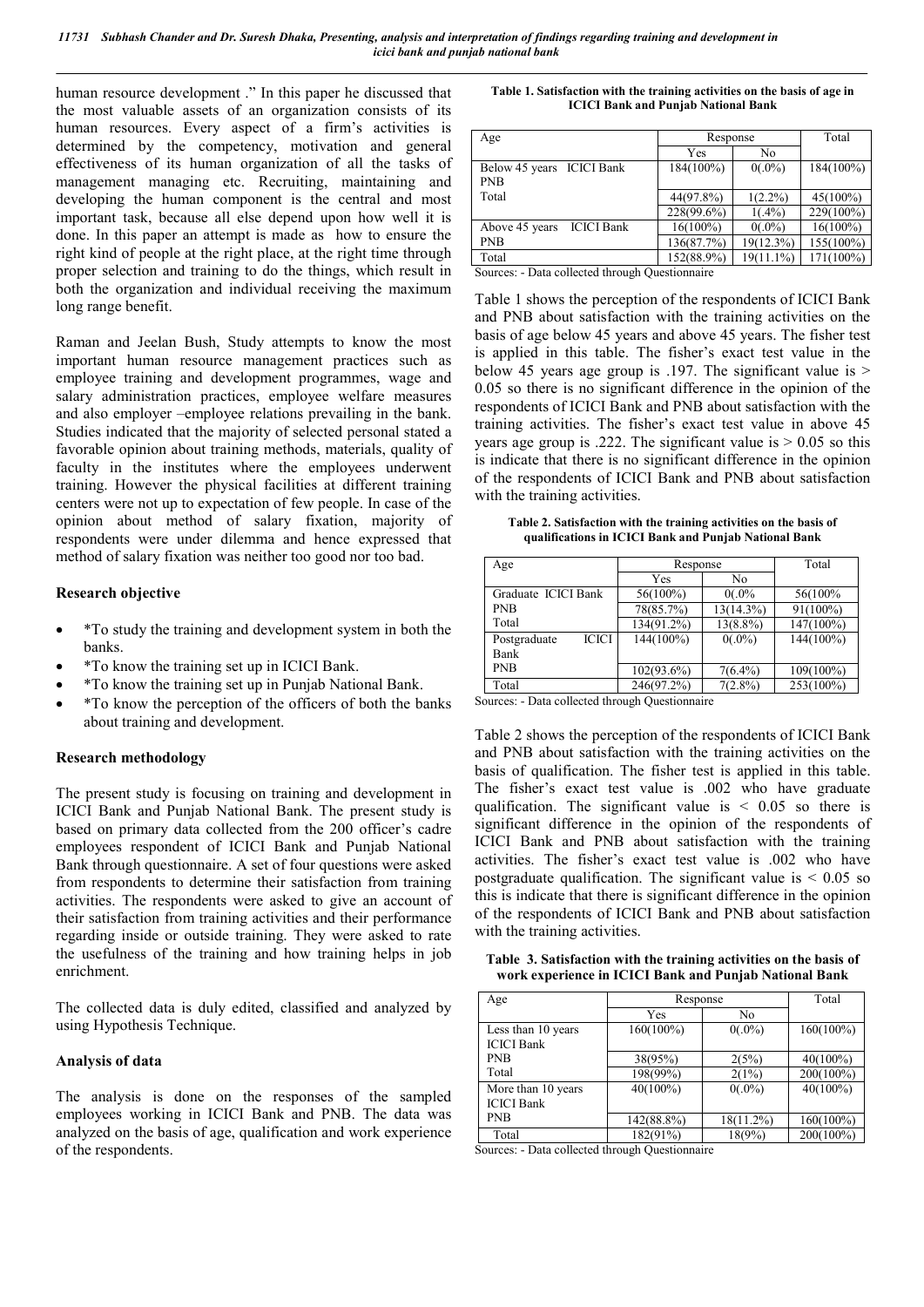Table 3 shows the perception of the respondents of ICICI Bank and PNB about satisfaction with the training activities on the basis of work experience. The fisher test is applied in this table. The fisher's exact test value is .039 who have work experience less than 10 years. The significant value is  $< 0.05$  so there is significant difference in the opinion of the respondents of ICICI Bank and PNB about satisfaction with the training activities. The fisher's exact test value is .027 who have work experience more than 10 years. The significant value is  $\leq 0.05$ so this is indicate that there is significant difference in the opinion of the respondents of ICICI Bank and PNB about satisfaction with the training activities.

**Table 4. Preference of types of training classified on the basis of age in ICICI Bank and PNB**

| Age            |                   | Faculty       | Total        |             |
|----------------|-------------------|---------------|--------------|-------------|
|                |                   | Inside        | Outside      |             |
| Below 45 years | <b>ICICI</b> Bank | $128(69.6\%)$ | $56(30.4\%)$ | 184(100%)   |
|                | <b>PNB</b>        | 21(46.7%)     | $24(53.3\%)$ | $45(100\%)$ |
|                | Total             | $149(65.1\%)$ | 80(34.9%)    | 229(100%)   |
| Above 45 years | <b>ICICI Bank</b> | 12(75%)       | 4(25%)       | $16(100\%)$ |
|                | <b>PNB</b>        | $118(76.1\%)$ | $37(23.9\%)$ | 155(100%)   |
|                | Total             | 130(76%)      | 41(24%)      | 171(100%)   |

Sources: - Data collected through Questionnaire

Table 4 shows the opinion of the respondents of ICICI Bank and PNB about preference of types of training on the basis of age. The chi-square test is applied in this table .The chi-square test value in the group of age below 45 years is .005. The significant value is  $< 0.05$  so there is significant difference in the opinion of the respondents of ICICI Bank and PNB about preference of types of training. The chi-square test value in the group of age above 45 years is 1.000. The significant value  $is > 0.05$  so this is indicate that there is no significant difference in the opinion of the respondents of ICICI Bank and PNB about preference of types of training.

**Table 5. Preference of types of training classified on the basis of qualification in ICICI Bank and PNB**

| Age          |                   | Faculty       |              | Total        |
|--------------|-------------------|---------------|--------------|--------------|
|              |                   | Inside        | Outside      |              |
| Graduate     | <b>ICICI Bank</b> | $28(50\%)$    | $28(50\%)$   | 56(100%)     |
|              | <b>PNB</b>        | $55(60.4\%)$  | 36(39.6%)    | 91(100%)     |
|              | Total             | 83(56.5%)     | 64(43.5%)    | $147(100\%)$ |
|              |                   |               |              |              |
| Postgraduate | <b>ICICI</b> Bank | $112(77.8\%)$ | $32(22.2\%)$ | $144(100\%)$ |
|              | <b>PNB</b>        | $84(77.1\%)$  | 25(22.9%)    | $109(100\%)$ |
|              | Total             | 196(77.5%)    | 57(22.5%)    | 253(100%)    |

Sources: - Data collected through Questionnaire

Table 5 shows the opinion of the respondents of ICICI Bank and PNB about preference of types of training on the basis of qualification. The chi-square test is applied in this table. The chi-square test value in the group of graduate qualification is. 234. The significant value is  $> 0.05$  so there is no significant difference in the opinion of the respondents of ICICI Bank and PNB about preference of types of training. The chi-square test value in the group of postgraduate qualification is 1.000. The significant value is  $> 0.05$  so this is indicate that there is no significant difference in the opinion of the respondents of ICICI Bank and PNB about preference of types of training.

| Table 6. Preference of types of training classified on the basis of |
|---------------------------------------------------------------------|
| work experience in ICICI Bank and PNB                               |

| Age                           | Faculty       |              | Total        |
|-------------------------------|---------------|--------------|--------------|
|                               | Inside        | Outside      |              |
| Less than 10 years ICICI Bank | $105(65.6\%)$ | 55(34.4%)    | $160(100\%)$ |
| <b>PNB</b>                    | $16(40\%)$    | $24(60\%)$   | $40(100\%)$  |
| Total                         | $121(60.5\%)$ | 79(39.5%)    | $200(100\%)$ |
| More than 10 years ICICI Bank | 35(87.5%)     | $5(12.5\%)$  | $40(100\%)$  |
| <b>PNB</b>                    | $123(76.9\%)$ | $37(23.1\%)$ | $160(100\%)$ |
| Total                         | 158(79%)      | 42(21%)      | $200(100\%)$ |

Sources: - Data collected through Questionnaire

Table 6 shows the opinion of the respondents of ICICI Bank and PNB about preference of types of training on the basis of work experience. The chi-square test is applied in this table. The chi-square test value is .004 who have work experience less than10 years. The significant value is  $< 0.05$  so there is significant difference in the opinion of the respondents of ICICI Bank and PNB about preference of types of training. The chi-square test value is .193 who have work experience more than 10 years. The significant value is  $> 0.05$  so this is indicate that there is no significant difference in the opinion of the respondents of ICICI Bank and PNB about preference of types of training.

Table 7 shows the perception of the respondents of ICICI Bank and PNB about the usefulness of training program conducted by the bank on the basis of age. The Fisher's exact test is applied in this table. The Fisher's exact test value in the group of age below 45 years is .016. The significant value is  $< 0.05$ so there is significant difference in the opinion of the respondents of ICICI Bank and PNB about the usefulness of training program conducted by the bank. The Fisher's exact test value in the group of age above 45 years is .170. The significant value is  $> 0.05$  so this is indicate that there is no significant difference in the opinion of the respondents of ICICI Bank and PNB about usefulness of training program conducted by the bank.

Table 8 shows the perception of the respondents of ICICI Bank and PNB about the usefulness of training program conducted by the bank on the basis of educational qualification. The Fisher's exact test is applied in this table .The Fisher's exact test value in the group of graduate qualification is .066. The significant value is  $>0.05$  so there is no significant difference in the opinion of the respondents of ICICI Bank and PNB about the usefulness of training program conducted by the bank. The Fisher's exact test value in the group of postgraduate qualification is .005. The significant value is  $\leq 0.05$  so this is indicate that there is significant difference in the opinion of the respondents of ICICI Bank and PNB about usefulness of training program conducted by the bank.

Table 9 shows the perception of the respondents of ICICI Bank and PNB about the usefulness of training program conducted by the bank on the basis of work experience. The Fisher's exact test is applied in this table. The Fisher's exact test value in the group of having work experience less than 10 years is .043. The significant value is  $\leq 0.05$  so there is significant difference in the opinion of the respondents of ICICI Bank and PNB about the usefulness of training program conducted by the bank.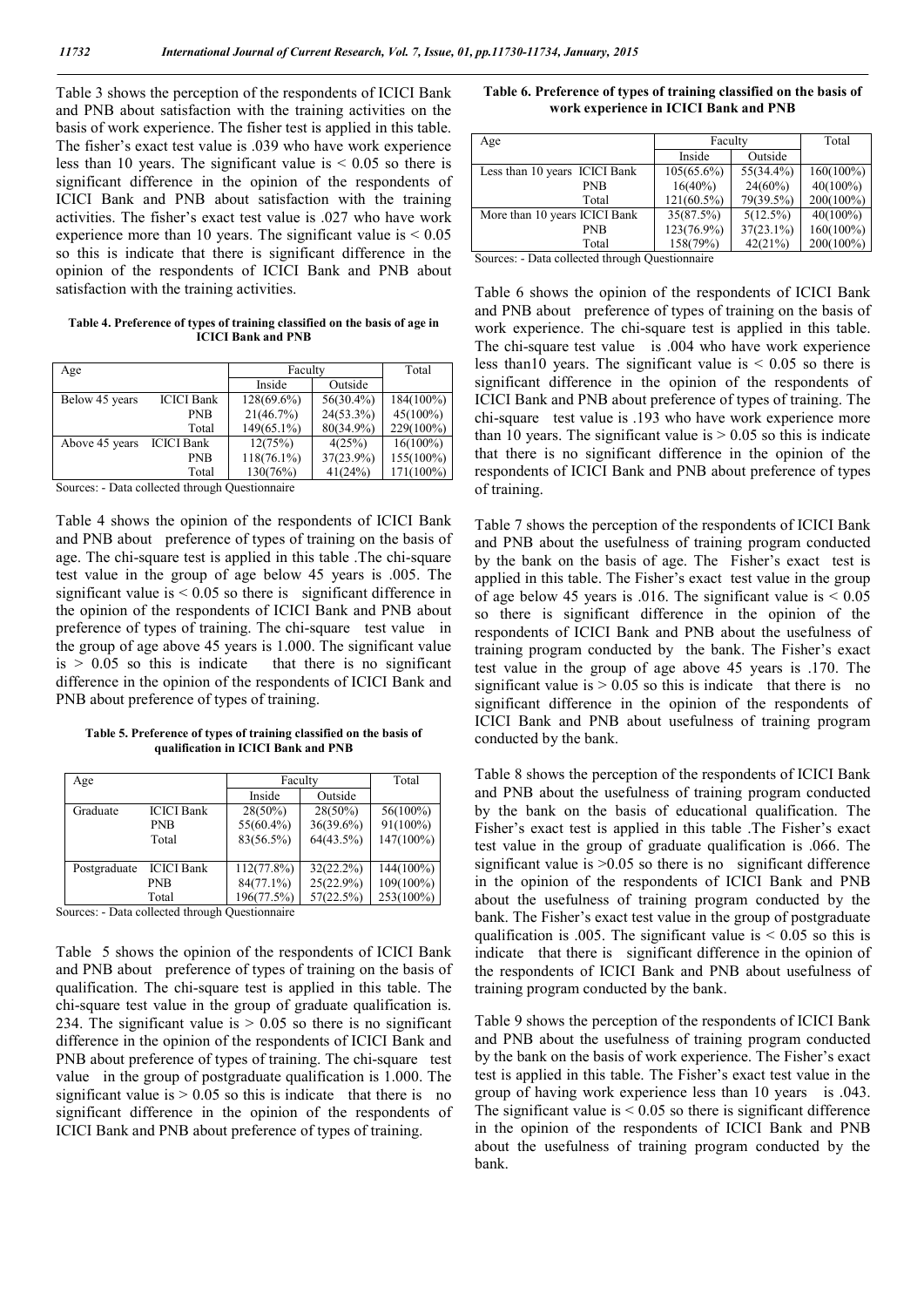#### **Table 7. Usefulness of training program of ICICI Bank and Punjab National Bank classified on the basis of age**

| Age            |                   | Response                   |                                 |                   |              |              |
|----------------|-------------------|----------------------------|---------------------------------|-------------------|--------------|--------------|
|                |                   | Help in discharging duties | Help in improving job knowledge | Help in promotion | None of them |              |
| Below 45 years | <b>ICICI</b> Bank | $13(7.1\%)$                | 149(81%)                        | $22(11.9\%)$      | $0(.0\%)$    | $184(100\%)$ |
|                | PNB               | $1(2.2\%)$                 | $36(80\%)$                      | $5(11.1\%)$       | $3(6.7\%)$   | $45(100\%)$  |
|                | Total             | $14(6.1\%)$                | 185(80.8%)                      | $27(11.8\%)$      | $3(1.3\%)$   | 229(100%)    |
| Above 45 years | <b>ICICI Bank</b> | $0(.0\%)$                  | $16(100\%)$                     | $0(.0\%)$         | $0(.0\%)$    | $16(100\%)$  |
|                | PNB               | $21(13.5\%)$               | $123(79.4\%)$                   | $11(7.1\%)$       | $0(.0\%)$    | $155(100\%)$ |
|                | Total             | 21(12.3%)                  | 139(81.3%)                      | $11(6.4\%)$       | $0(.0\%)$    | 171(100%)    |

Sources: - Data collected through Questionnaire

#### **Table 8. Usefulness of training program of ICICI Bank and Punjab National Bank classified on the basis of qualifications**

| Age                           |                            |                                 | Total             |              |             |
|-------------------------------|----------------------------|---------------------------------|-------------------|--------------|-------------|
|                               | Help in discharging duties | Help in improving job knowledge | Help in promotion | None of them |             |
| Graduate<br><b>ICICI Bank</b> | $12(21.4\%)$               | $44(78.6\%)$                    | $0(.0\%)$         | $0(.0\%)$    | $56(100\%)$ |
| <b>PNB</b>                    | $14(15.4\%)$               | $67(73.6\%)$                    | 7(7.7%)           | $3(3.3\%)$   | $91(100\%)$ |
| Total                         | 26(17.7%)                  | $111(75.5\%)$                   | $7(4.8\%)$        | 3(2%)        | 147(100%)   |
| ICICI Bank<br>Postgraduate    | $1(0.7\%)$                 | 121(84%)                        | $22(15.3\%)$      | $0(.0\%)$    | 144(100%)   |
| PNB                           | $8(7.3\%)$                 | $92(84.4\%)$                    | $9(8.3\%)$        | $0(.0\%)$    | 109(100%)   |
| Total                         | $9(3.6\%)$                 | 213(84.2%)                      | 31(12.3%)         | $0(.0\%)$    | 253(100%)   |

Sources: - Data collected through Questionnaire

**Table 9. Usefulness of training program of ICICI Bank and Punjab National Bank classified on the basis of work experience**

| Age                           |                   |                            | Response                        |                   |              |              |  |
|-------------------------------|-------------------|----------------------------|---------------------------------|-------------------|--------------|--------------|--|
|                               |                   | Help in discharging duties | Help in improving job knowledge | Help in promotion | None of them |              |  |
| Lessthan10years               | <b>ICICI</b> Bank | $12(7.5\%)$                | $127(79.4\%)$                   | $21(13.1\%)$      | $0(.0\%)$    | $160(100\%)$ |  |
|                               | <b>PNB</b>        | $1(2.5\%)$                 | 34(85%)                         | $3(7.5\%)$        | 2(5%)        | $40(100\%)$  |  |
|                               | Total             | $13(6.5\%)$                | $161(80.5\%)$                   | 24(12%)           | 2(1%)        | $200(100\%)$ |  |
|                               |                   |                            |                                 |                   |              |              |  |
| More than 10 years ICICI Bank |                   | $1(2.5\%)$                 | 38(95%)                         | $1(2.5\%)$        | $0(.0\%)$    | $40(100\%)$  |  |
|                               | PNB               | $21(13.1\%)$               | $125(78.1\%)$                   | 13(8.1%)          | $1(0.6\%)$   | $160(100\%)$ |  |
|                               | Total             | $22(11\%)$                 | 163(81.5%)                      | 14(7%)            | $1(0.5\%)$   | $200(100\%)$ |  |

Sources: - Data collected through Questionnaire

The Fisher's exact test value in the group of having work experience more than 1o years is .092. The significant value is > 0.05 so this is indicate that there is no significant difference in the opinion of the respondents of ICICI Bank and PNB about usefulness of training program conducted by the bank.

### **Suggestions**

To improve the training program in the ICICI Bank and PNB the following steps should be taken immediately.

- 1. Training systems of banks to focus on creation of talent pool of officers in critical areas like Treasury, Corporate Credit, International Banking, Social Banking, Technology, Risk Management, Marketing, Infrastructure Financing, Financial Inclusion, etc. Internal certification of training programmes to be introduced to build talent pool.
- 2. Training colleges of individual banks to be upgraded as centres of excellence with mandate to carry out in – house research provide learning support to the management and are responsible for continuing education efforts.
- 3. Training strategy to focus on staff working in rural areas and women employees and priority to be accorded for regular in –house training to rural staff.
- 4. E-Learning and other alternate delivery channels for learning to be extensively used for training and learning.
- 5. Linkage between training and operations to be improved by proper training need analysis and evaluation of

effectiveness of training , focus to understand world class practices and changing requirements of customers.

- 6. Functional heads to be accountable for training and development of cadre of officers in their area.
- 7. Internal processes in training such as faculty selection process, training of faculty, introduction of core faculty in some key areas of management, top management support, etc. to be improved.
- 8. Training of newly recruited officers to be strengthened and re-vitalized. Two years training to be made mandatory for these officers to provide systematic exposure to all aspects of banking. During training period, they should not be posted in regular jobs.
- 9. Role related training to be made compulsory for all executives in Scale IV and above. Objective is to develop leadership, decision making, risk management skills, etc. Leadership training to precede posting to senior levels, after the promotion decision is taken. This is meant for understanding the role, developing the skills and competencies required to perform the role.
- 10. External and overseas training to be aligned to a clearly laid down talent management strategy.
- 11. Every bank to develop a training policy. Policy to include mechanisms for ensuring that training inputs are properly used.
- 12. Performance of every employee undergone training should be evaluated so as to get improved quality of training activities, improve ability of the trainers to relate inputs to outputs and know their understanding about the training program conducted .